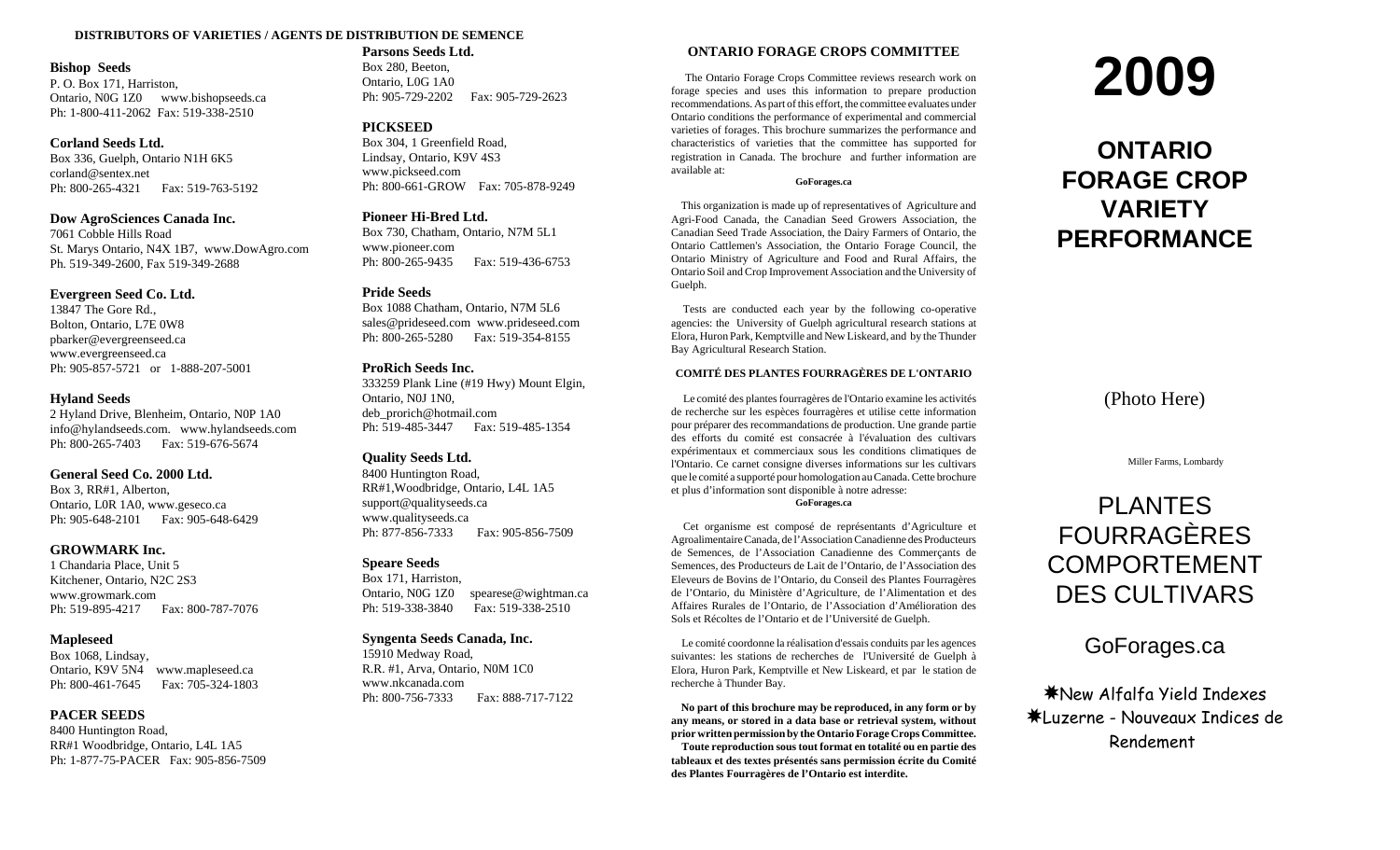## <sup>y</sup> *New Yield Indexes* **(See footnote)ALFALFA / LUZERNE** y*Nouveaux Indices de Rendement* **(Voir note de bas de page)**

|                                | (% of mean/de moyen)     | <b>★Yield/Rendement</b>  | 1,2                      |              | Pest Reaction<br>Résistance aux maladies <sup>3</sup> |              |             |                                                        | Year<br>Supported by<br><b>OFCC</b> |
|--------------------------------|--------------------------|--------------------------|--------------------------|--------------|-------------------------------------------------------|--------------|-------------|--------------------------------------------------------|-------------------------------------|
| Cultivar                       | $\mathbf{1}$             | 2                        | $3 & 4^4$                | <b>BW</b>    | <b>VW</b>                                             | <b>PRR</b>   | PLH         | Distributor/Distributeur                               |                                     |
| <b>AC</b> Brador               | 99                       | 102                      | 100                      | <b>HR</b>    | <b>HR</b>                                             | $\mathbb{R}$ | S           | Parsons Seeds Ltd., Evergreen Seed                     | 2003                                |
| <b>AC</b> Viva                 | 101                      | 101                      | 102                      | HR           | HR                                                    | MR           | S           | <b>Mapleseed</b>                                       | 2000                                |
| Approved                       | 102                      | 103                      | 104                      | HR           | HR                                                    | HR           | S           | <b>Corland Seeds Ltd.</b>                              | 2004                                |
| Ascend                         | 104                      | 106                      | 109                      | HR           | HR                                                    | HR           | S           | <b>Hyland Seeds</b>                                    | 2004                                |
| Concept                        | 102                      | 102                      | 106                      | HR           | HR                                                    | HR           | S           | Parsons Seeds Ltd.                                     | 2004                                |
| Dakota                         | 103                      | 104                      | н                        | $\mathbb{R}$ | <b>MR</b>                                             | <b>HR</b>    | S           | General Seed Co. 2000 Ltd.                             | 2006                                |
| Dominion                       | 99                       | 102                      | 103                      | <b>HR</b>    | R                                                     | HR           | S           | <b>PACER SEEDS</b>                                     | 2000                                |
| <b>ELEVATE</b>                 | 105                      | 101                      | 101                      | <b>HR</b>    | <b>HR</b>                                             | HR           | S           | General Seed Co. 2000 Ltd.                             | 2007                                |
| Enhancer                       | 103                      | 105                      | 105                      | <b>HR</b>    | R                                                     | HR           | S           | General Seed Co. 2000 Ltd.                             | 2000                                |
| Esprit                         | 102                      | 103                      | 102                      | <b>HR</b>    | <b>HR</b>                                             | <b>HR</b>    | S           | <b>Pride Seeds</b>                                     | 1999                                |
| <b>FORCE</b>                   | 105                      | 102                      | 107                      | HR.          | HR                                                    | HR           | S           | General Seed Co. 2000 Ltd.                             | 2007                                |
| Forecast 1001                  | 101                      | 104                      | 105                      | HR           | R                                                     | HR           | S           | <b>ProRich Seeds Inc.</b>                              | 2000                                |
| Geneva                         | 101                      | 104                      | 110                      | HR           | HR                                                    | HR           | S           | Syngenta Seeds Canada Inc.                             | 1999                                |
| Genoa                          | 105                      | 103                      | 102                      | HR           | HR                                                    | HR           | S           | Syngenta Seeds Canada Inc.                             | 2004                                |
| <b>GRAZEMASTER<sup>5</sup></b> | 99                       | 100                      | 101                      | HR           | R                                                     | HR           | S           | <b>Quality Seeds Ltd., PACER SEEDS</b>                 | 1999                                |
| HybriForce-400                 | 101                      | 100                      | 99                       | <b>HR</b>    | $\mathbb{R}$                                          | HR           | S           | <b>Speare Seeds</b>                                    | 2003                                |
| <b>JOLT</b>                    | 102                      | 100                      | 102                      | <b>HR</b>    | <b>HR</b>                                             | <b>HR</b>    | S           | <b>Quality Seeds Ltd.</b>                              | 1999                                |
| Leader                         | $\overline{\phantom{a}}$ | $\overline{\phantom{a}}$ | H.                       | <b>HR</b>    | <b>HR</b>                                             | HR           | S           | <b>PICKSEED</b>                                        | 2007                                |
| <b>MACON</b>                   | 102                      | 104                      | 106                      | <b>HR</b>    | <b>HR</b>                                             | <b>HR</b>    | S           | <b>Quality Seeds Ltd.</b>                              | 2002                                |
| Magnum 3801 Wet                | 102                      | 105                      | 101                      | <b>HR</b>    | $\mathbb{R}$                                          | <b>HR</b>    | $\mathbf S$ | <b>Speare Seeds</b>                                    | 2001                                |
| Marquis                        | 101                      | 101                      | 102                      | HR           | R                                                     | HR           | S           | <b>PACER SEEDS, Evergreen Seed</b>                     | 2004                                |
| MultiPlier 3                   | 102                      | 103                      | 104                      | HR           | HR                                                    | HR           | S           | General Seed Co. 2000 Ltd.                             | 2000                                |
| <b>OAC SUPERIOR</b>            | 103                      | 102                      | 107                      | $\mathbb{R}$ | R                                                     | MR           | S           | <b>Speare Seeds</b>                                    | 1999                                |
| Perfect                        | 103                      | 100                      | $\overline{\phantom{a}}$ | HR           | HR                                                    | HR           | S           | <b>Pride Seeds</b>                                     | 2004                                |
| PICKSEED 2065MF                | 100                      | 103                      | 103                      | HR           | R                                                     | HR           | S           | <b>PICKSEED</b>                                        | 2000                                |
| <b>QWEST</b>                   | 102                      | 100                      | $\overline{\phantom{a}}$ | <b>HR</b>    | <b>HR</b>                                             | HR           | S           | General Seed Co. 2000 Ltd.                             | 2006                                |
| <b>RADAR</b>                   | 106                      | 104                      | 99                       | <b>HR</b>    | R                                                     | R            | S           | <b>ProRich Seeds Inc., Speare Seeds</b>                | 2006                                |
| Reliance                       | 100                      | 102                      | 104                      | <b>HR</b>    | <b>HR</b>                                             | HR           | S           | <b>GROWMARK, Inc.</b>                                  | 2001                                |
| <b>RHINO</b>                   | 100                      | 99                       | 101                      | <b>HR</b>    | R                                                     | HR           | S           | <b>Quality Seeds Ltd.</b>                              | 2002                                |
| Rocket                         | 102                      | 101                      | 107                      | <b>HR</b>    | <b>HR</b>                                             | HR           | S<br>S      | <b>GROWMARK, Inc.</b>                                  | 2001<br>2004                        |
| Satellite                      | 102                      | 106                      | 104                      | HR           | R                                                     | HR           |             | <b>Quality Seeds Ltd.</b>                              | 1999                                |
| Stallion                       | 103<br>103               | 100<br>103               | 101<br>103               | HR<br>HR     | HR<br>R                                               | HR<br>HR     | S<br>S      | <b>Corland Seeds Ltd.</b><br><b>PICKSEED</b>           | 2001                                |
| Starbuck<br><b>Steak</b>       | 100                      | 101                      | 100                      | HR           | HR                                                    | HR           | S           | <b>PICKSEED</b>                                        | 2002                                |
| <b>STEALTH SF</b>              | 99                       | 106                      | 104                      | HR.          | R                                                     | HR           | S           |                                                        | 2003                                |
| <b>STELLAR FG</b>              |                          |                          | $\overline{\phantom{a}}$ | <b>HR</b>    | $\mathbb{R}$                                          | HR           | S           | <b>Quality Seeds Ltd.</b><br><b>Quality Seeds Ltd.</b> | 2007                                |
| Super Nova                     |                          | 103                      | 106                      | <b>HR</b>    | <b>HR</b>                                             | HR           | $\mathbf S$ | <b>Mapleseed</b>                                       | 2006                                |
| Surpass                        | 102                      | 102                      | 101                      | <b>HR</b>    | R                                                     | R            | S           | General Seed Co. 2000 Ltd.                             | 2001                                |
| <b>TOWER ST</b>                |                          | 98                       | $\overline{\phantom{a}}$ | <b>HR</b>    | <b>HR</b>                                             | HR           | S           | <b>Quality Seeds Ltd.</b>                              | 2007                                |
| TrailBlazer 4.0                |                          |                          |                          | <b>HR</b>    | <b>HR</b>                                             | HR           | <b>HR</b>   | PICKSEED, Pride Seeds                                  | 2007                                |
| <b>VALIANT</b>                 | 101                      | 104                      | 103                      | <b>HR</b>    | HR                                                    | <b>HR</b>    | S           | <b>Speare Seeds, Bishop Seeds</b>                      | 2004                                |
| WinterGold                     | 101                      | 101                      | 105                      | HR           | HR                                                    | HR           | S           | Parsons Seeds Ltd.                                     | 2000                                |
| <b>WL319HQ</b>                 | 100                      | 101                      | 104                      | HR           | HR                                                    | HR           | S           | <b>GROWMARK Inc.</b>                                   | 2004                                |
| WL343HQ                        | $\overline{\phantom{a}}$ | $\overline{\phantom{a}}$ | $\overline{\phantom{a}}$ | HR           | HR                                                    | HR           | S           | <b>GROWMARK Inc.</b>                                   | 2007                                |
| WL345LH                        | $\overline{\phantom{a}}$ | $\overline{\phantom{a}}$ | $\overline{\phantom{a}}$ | HR           | HR                                                    | HR           | LH          | <b>GROWMARK Inc.</b>                                   | 2007                                |
| <b>WL327</b>                   | 100                      | 101                      | 101                      | HR           | $\mathbb{R}$                                          | <b>HR</b>    | $\mathbf S$ | GROWMARK, Inc.                                         | 2004                                |
| WL357HQ                        | $\overline{\phantom{a}}$ | 104                      | 107                      | HR           | <b>HR</b>                                             | <b>HR</b>    | $\mathbf S$ | <b>GROWMARK Inc.</b>                                   | 2006                                |
| 4A421                          |                          | H.                       | H.                       | <b>HR</b>    | HR                                                    | <b>HR</b>    | S           | DowAgrosciences Canada Inc.                            | 2008                                |
| 134                            | 102                      | 105                      | 108                      | <b>HR</b>    | <b>HR</b>                                             | <b>HR</b>    | S           | ProRich Seeds Inc.                                     | 1999                                |
| 53H92                          |                          |                          |                          | <b>HR</b>    | R                                                     | <b>HR</b>    | <b>HR</b>   | <b>Pioneer Hi-Bred</b>                                 | 2007                                |
| 53Q30                          | 98                       | 101                      | 99                       | HR           | HR                                                    | HR           | S           | <b>Pioneer Hi-Bred</b>                                 | 2005                                |
| 54Q32                          |                          | $\sim$                   | $\overline{\phantom{a}}$ | HR           | HR                                                    | HR           | S           | <b>Pioneer Hi-Bred</b>                                 | 2009                                |
| 53V52                          | 103                      | 100                      | 98                       | HR           | HR                                                    | HR           | S           | <b>Pioneer Hi-Bred</b>                                 | 2004                                |
| 54V09                          | 102                      | $\overline{\phantom{a}}$ | $\overline{\phantom{a}}$ | HR           | HR                                                    | HR           | S           | <b>Pioneer Hi-Bred</b>                                 | 2007                                |
| 54V46                          | 104                      | 107                      | 101                      | $\mathbb{R}$ | HR                                                    | HR           | S           | <b>Pioneer Hi Bred</b>                                 | 2004                                |
| 55V48                          |                          | $\overline{\phantom{a}}$ | $\overline{\phantom{a}}$ | HR           | R                                                     | HR           | S           | <b>Pioneer Hi-Bred</b>                                 | 2007                                |

### **ALFALFA TABLE FOOTNOTES / LUZERNE**

#### **1.**  $*$  Special note: Yield index formerly a per cent of the check variety is now a per cent of the mean of the trial. Note **spéciale: L'indice de rendement anciennement un pour cent de la variété de contrôle est maintenant un pour cent de la moyenne de l'essai.**

**2.** A dash (-) indicates less than three public yield tests are available, thus a yield figure is not presented. Un trait indique que moins de trois essais publiques sont disponibles, c'est pourquoi le rendement relatif n'est pas inclus.

**3.** HR= Highly Resistant (more than 50% resistant plants), R= Resistant (31 to 50% resistant plants), MR= Moderately Resistant (15 to 30% resistant plants), S= Susceptible (less than 15% resistant plants). BW= Bacterial wilt, VW= Verticillium wilt, PRR= Phytopthora Root Rot, PLH= Potato Leafhopper. HR= Hautement résistant (plus de 50% de plants résistants), R= Résistant (31 à 50% de plants résistants), MR= Modérément Résistant (15 à 30% de plants résistants), S= Sensible (moins de 15% de plants résistants). BW= Flétrissement bactérien, VW= Verticilliose, PRR= Phytophthora, PLH= Cicadelle de la pomme de terre .

**4.**  $3<sup>rd</sup>$  and  $4<sup>th</sup>$  year alfalfa indexes indicate relative persistence among varieties on this list. As a guide,  $3<sup>rd</sup>$  and  $4<sup>th</sup>$  year indexes less than 100 indicate below average persistence, between 100 and 105 indicates good persistence, and above 105 indicates very good persistence L'indice du rendement pour la 3<sup>ième</sup> et 4<sup>ième</sup> année représente la persistance relative parmi les cultivars. Un indice inférieur à 100 démontre une persistance sous la moyenne, entre 100 et 105 démontre une bonne persistance et un indice de 105, ou plus, démontre une très bonne persistance .

**5.** The table to the right presents the yield performance of varieties following three years of rotational grazing in Ontario trials. Note that all recommended alfalfa varieties carry the risk of inducing bloat in grazing animals. Caution is advised when alfalfa based mixtures are being pastured. Le tableau voisin démontre le rendement des cultivars après trois années de paissance en rotation dans la province. Il est à noter qu'en paissance le risque de ballonnement existe pour tous les cultivars de luzerne y inclus Alfagraze. La paissance des associations avec luzurne doivent être contrôlée attentivement.

| Yield performance following three years of rotation grazing in Ontario trials<br>conducted at three locations. Rendement après trois années de paissance en<br>rotation sur trois sites en Ont. |                                                        |  |  |  |
|-------------------------------------------------------------------------------------------------------------------------------------------------------------------------------------------------|--------------------------------------------------------|--|--|--|
| Cultivar                                                                                                                                                                                        | Yield/Rendement<br>$(\%$ of checks / $\%$ des témoins) |  |  |  |
| <b>GRAZEMASTER</b>                                                                                                                                                                              | 119                                                    |  |  |  |
| Mean $(T/ha)$                                                                                                                                                                                   | 12                                                     |  |  |  |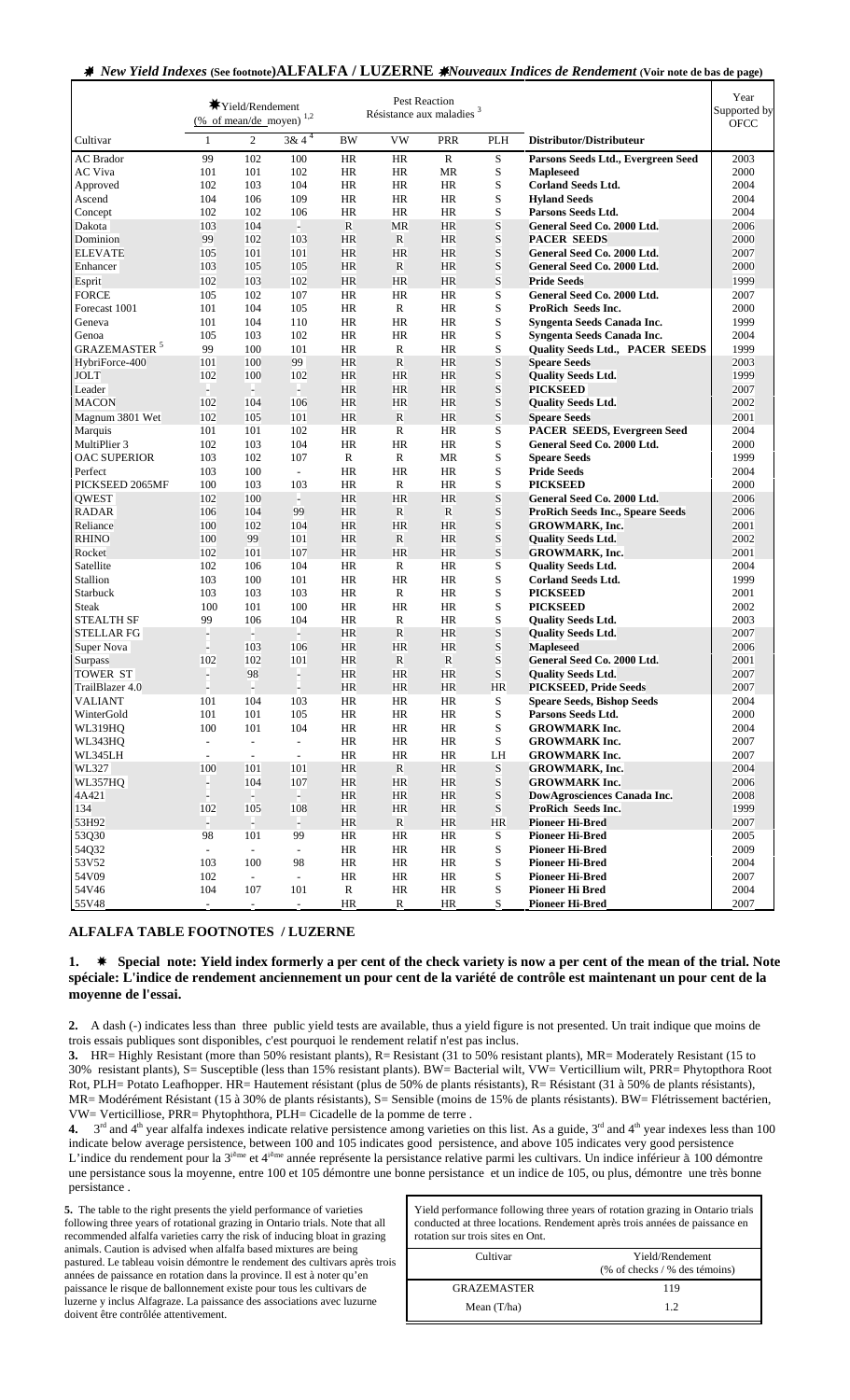## **BIRD'S-FOOT TREFOIL / LOTIER**

|                   | Yield/Rendement (% of/de Leo) <sup>1</sup><br>Timothy mixture/<br>Association avec fléole |            | First flower/<br>Date de floraison |                 |                         |
|-------------------|-------------------------------------------------------------------------------------------|------------|------------------------------------|-----------------|-------------------------|
| Cultivar          | South/Sud                                                                                 | North/Nord | Elora                              | Regrowth/Regain | Distributor/Distibuteur |
| Bull              | 101                                                                                       | 106        | 23/06                              | Good/Bon        | <b>PICKSEED</b>         |
| Empire            | 98                                                                                        | 103        | 01/07                              | Medium/Moyen    | Cultivar public         |
| Exact             | 101                                                                                       | 108        | 23/06                              | Medium/Moyen    | <b>GROWMARK</b> Inc.    |
| Leo               | 100                                                                                       | 100        | 23/06                              | Medium/Moyen    | Cultivar public         |
| <b>OAC</b> Bright | 101                                                                                       | 103        | 23/06                              | Medium/Moyen    | <b>Bishop Seeds</b>     |
| Wellington        | 100                                                                                       | 104        | 23/06                              | Good/Bon        | Mapleseed               |

1. Average yield of Leo in Southern Ontario trials 8.6 t/ha; in Northern Ontario trials 7.7 t/ha. Le rendement moyen de Léo dans le sud de l'Ontario: 8,6 t/ha; dans le nord de l'Ontario: 7,7 t/ha.

## **DOUBLE-CUT RED CLOVER / TRÈFLE ROUGE**

|           |     |                         | Yield/Rendement (% of/de Prima) <sup>1</sup> |     | First flower/     |                          |  |
|-----------|-----|-------------------------|----------------------------------------------|-----|-------------------|--------------------------|--|
|           |     | South/Sud<br>Year/Année | North/Nord<br>Year/Année                     |     | Date de floraison |                          |  |
|           |     |                         |                                              |     |                   |                          |  |
| Cultivar  |     |                         |                                              |     | Elora             | Distributor/Distributeur |  |
| AC Endure | 94  | 94                      | 95                                           | 97  | 09/06             | Parsons Seeds            |  |
| Belle     | 98  | 89                      | 93                                           | 93  | 08/06             | Mapleseed, Pride Seeds   |  |
| Ram       | 93  | 83                      | 91                                           | 102 | 08/06             | Mapleseed, PICKSEED      |  |
| Tempus    | 100 | 100                     | 100                                          | 100 | 10/06             | <b>PICKSEED</b>          |  |
| Walter    | 96  | 89                      | 95                                           | 102 | 07/06             | Mapleseed                |  |

1. Average yield of Tempus in first year: Southern Ontario trials 9.3 t/ha; Northern Ontario 8.9 t/ha; in second year: Southern Ontario 10.1 t/ha; Northern Ontario 6.9 t/ha.. A dash (-) indicates less than a minimum three public yield tests are available, thus a yield figure is not presented. Pour la première année, le rendement moyen de Prima est 9,3 t/ha dans le sud de l'Ontario et 8,9 t/ha dans le nord de l'Ontario. Pour la deuxième année, c'est 10,1 t/ha pour le sud de l'Ontario et 6,9 t/ha pour le nord de l'Ontario. Un tiret (-) indique que les informations disponibles proviennent de moins de trois essais publiques, c'est pourquoi le rendement relatif n'est pas inclu.

## **WHITE CLOVER / TRÈFLE BLANC**

|             |                                                 | Yield/Rendement (% of/de Alice) <sup>1</sup> |                           |
|-------------|-------------------------------------------------|----------------------------------------------|---------------------------|
|             | Orchardgrass mixture / Association avec dactyle |                                              |                           |
| Cultivar    | South/Sud                                       | North/Nord                                   | Distributor/Distributeur  |
| Alice       | 100                                             | 100                                          | <b>Bishop Seeds</b>       |
| Osceola     | 101                                             | 95                                           | Speare Seeds              |
| <b>WILL</b> | 105                                             | 107                                          | <b>Ouality Seeds Ltd.</b> |

1. Average yield of Alice, Southern Ontario 7.6 t/ha; in Northern Ontario trials 5.1 t/ha. Le rendement moyen de Sacramento dans le sud de l'Ontario: 7,6 t/ha; dans le nord de l'Ontario: 5,1

## **ANNUAL FORAGES/ PLANTES FOURRAGÈRES ANNUELLES**

|                                                           | Yield/Rendement |            |                             |  |  |
|-----------------------------------------------------------|-----------------|------------|-----------------------------|--|--|
| Cultivar                                                  | South/Sud       | North/Nord | Distributor/Distributeur    |  |  |
| Annual Ryegrass/Ray-grass annuel (% of/de Barspectra)     |                 |            |                             |  |  |
| Barspectra (tetraploid, Westerwold)                       | 100             | 100        | <b>Bishop Seeds</b>         |  |  |
|                                                           |                 |            |                             |  |  |
| Italian Ryegrass/Ray-grass Italien (% of/de Maris Ledger) |                 |            |                             |  |  |
| Maris Ledger (tetraploid)                                 | 100             | 100        | <b>Several Distributors</b> |  |  |
| Max (tetraploid)                                          |                 | 109        | PICKSEED                    |  |  |

1. Average yield of Barspectra and Maris Ledger, Southern Ontario trials 6.2 and 6.0 t/ha; in Northern Ontario trials 6.0 and 5.4 t/ha. Le rendement moyen de Barspectra et Maris Ledger dans le sud de l'Ontario; 6,2 et 6,0 t/ha; dans le nord de l'Ontario; 6,0 et 5,4 t/ha.

## **BROMEGRASS / BROME**

|              |                |           | Yield/Rendement                    | 1, 2                                 | Heading date/ |                 |                             |
|--------------|----------------|-----------|------------------------------------|--------------------------------------|---------------|-----------------|-----------------------------|
|              |                |           | Hay management/<br>Gestion de foin | Frequent cutting/<br>Coupe fréquente |               | Date d'épiaison | Distributor/Distributeur    |
| Cultivar     | <b>Species</b> | South/Sud | North/Nord                         | South/Sud                            | North/Nord    | Elora           |                             |
| Baylor       | Smooth         | 95        | 87                                 | 100                                  | 100           | 29 / 05         | Mapleseed                   |
| <b>Bravo</b> | Smooth         | 95        | 92                                 | 105                                  | 105           | 25/05           | PICKSEED, Mapleseed         |
| Fleet        | Meadow         | 101       | 84                                 | 123                                  | 111           | 19/05           | <b>Several Distributors</b> |
| Paddock      | Meadow         | 113       | 86                                 | 124                                  | 109           | 19/05           | <b>PICKSEED</b>             |
| <b>PEAK</b>  | Smooth         | 100       | 100                                | $\overline{\phantom{a}}$             | 105           | 25/05           | Quality Seeds Ltd.          |
| Radisson     | Smooth         | 91        | 93                                 | 99                                   | 103           | 25/05           | <b>GROWMARK</b> Inc.        |
| Saratoga     | Smooth         | 97        | 92                                 | 107                                  | 103           | 22/05           | Cultivar public             |

1. Average yield of Peak in hay management, southern Ontario trials 9.1t/ha; in northern Ontario trials 10.1t/ha. Le rendement moyen de Peak dans la gestion du foin dans le sud de l'Ontario: 9,1 t/ha; dans le nord de l'Ontario: 10,1 t/ha.

2. Average Yield of Baylor in frequent cutting in southern Ontario 8.5 t/ha; in northern Ontario trials 7.0 t/ha. Le rendement moyen de Baylor dans la coupe fréquente dans le sud de l'Ontario: 8.5 t/ha; dans le nord de l'Ontario: 7,0 t/ha.